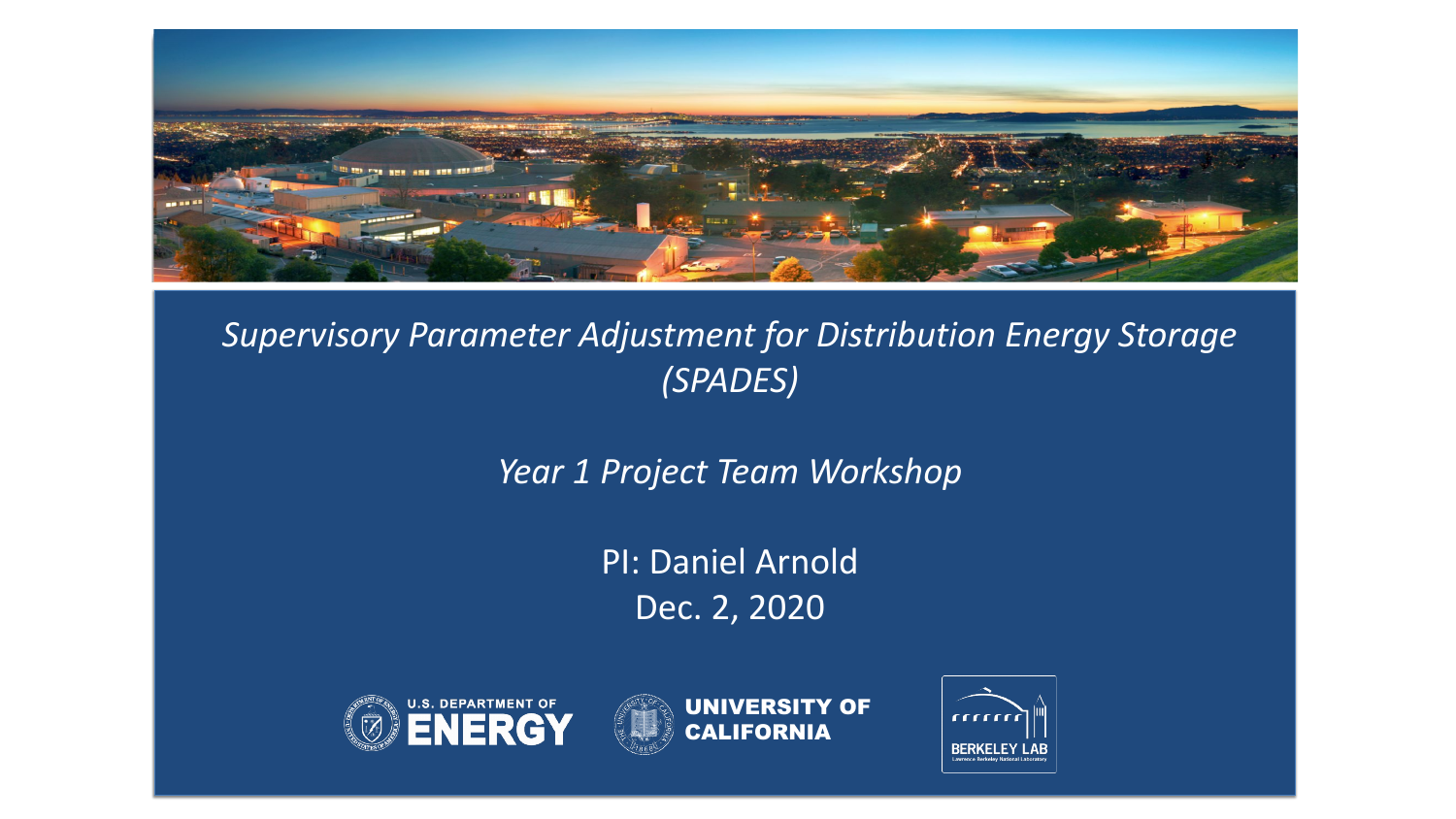- **10:00 10:10:** Project & Year 1 Overview (Dan Arnold [dbarnold@lbl.gov\)](mailto:dbarnold@lbl.gov) [SyToanNgo@lbl.gov\)](mailto:SyToanNgo@lbl.gov)
- **10:35 11:00:** Grid Forming/following & Active Load Stability Simulation (Ciaran Roberts [cmroberts@lbl.gov\)](mailto:cmroberts@lbl.gov)
- & Lisa Slaughter [lisa.m.slaughter@gmail.com](mailto:lisa.m.slaughter@gmail.com))
- **11:25 11:30:** BREAK
- **11:30 11:55:** Red Team Planning/Methodology (Bruno Leao [bruno.leao@siemens.com\)](mailto:bruno.leao@siemens.com)
- 
- (Ignacio Losada Carreno [ilosadac@asu.edu](mailto:ilosadac@asu.edu))
- **12:20 12:30: Concluding Remarks and Y2 Outlook (Dan Arnold [dbarnold@lbl.gov](mailto:dbarnold@lbl.gov))**





**10:10 - 10:35:** Storage and Control Module Architecture in PyCIGAR (Michael Sankur - [msankur@lbl.gov](mailto:msankur@lbl.gov) &Sy-Toan Ngo -

11:00 - 11:25: Open Modeling Framework (OMF) Updates. Use Case Analysis, Network Reduction (David Pinney - [dpinney@me.com](mailto:dpinney@me.com)

**11:55 - 12:20:** Log(V) 3LPF: A linearized solution to train reinforcement learning algorithms for unbalanced distribution systems

### Agenda

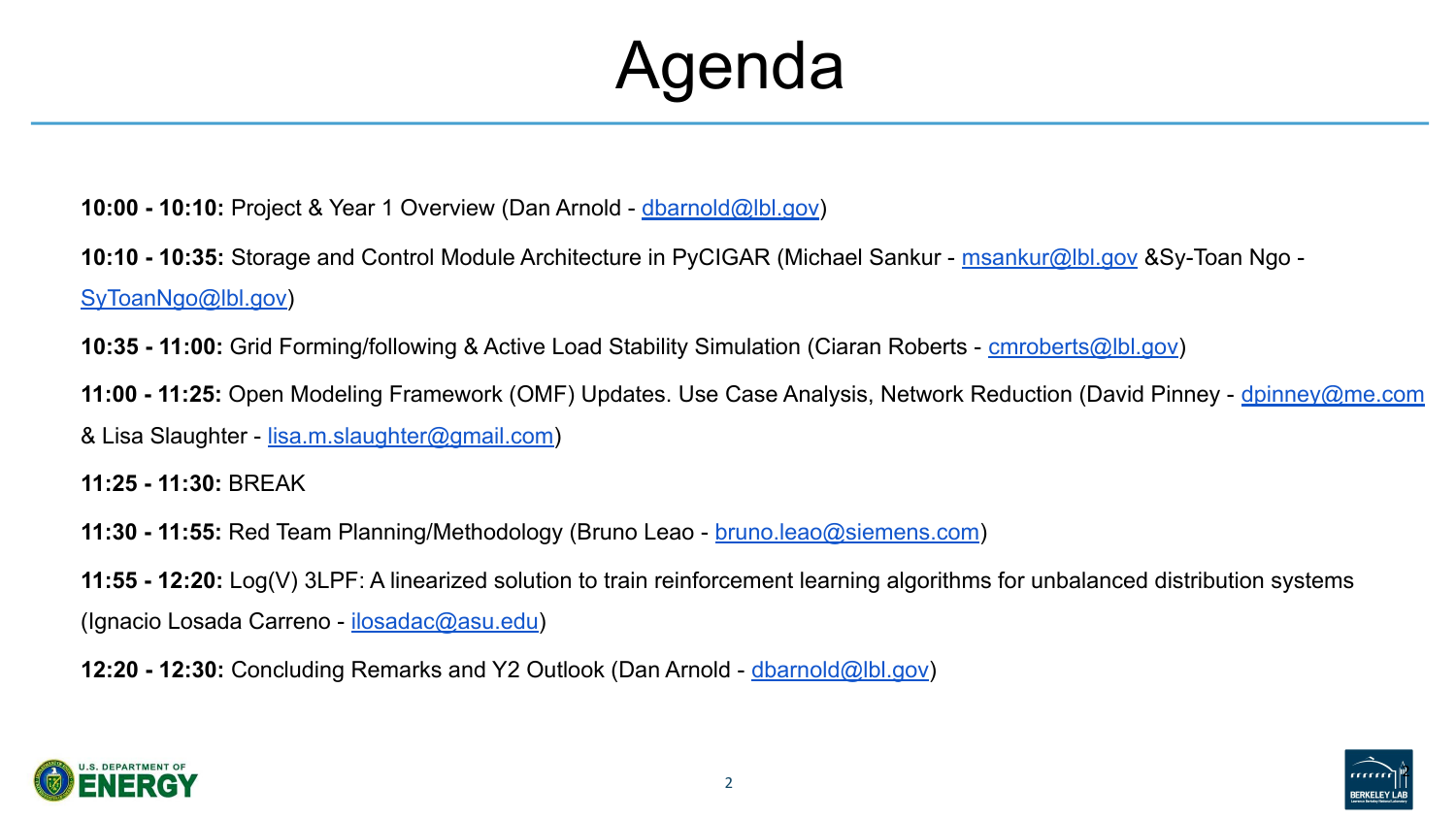



- Develop the methodology and tools allowing Electric Storage Systems (ESS), e.g battery storage, to automatically reconfigure themselves to counteract cyberattacks
- Defend against direct threats to the ESS control systems and indirect threats through the electric grid.
- Validate defensive algorithms in simulation and hardware experiments
- Integrate methodologies to mitigate cyber attacks against ESS into open source simulation tools





# SPADES Project Overview

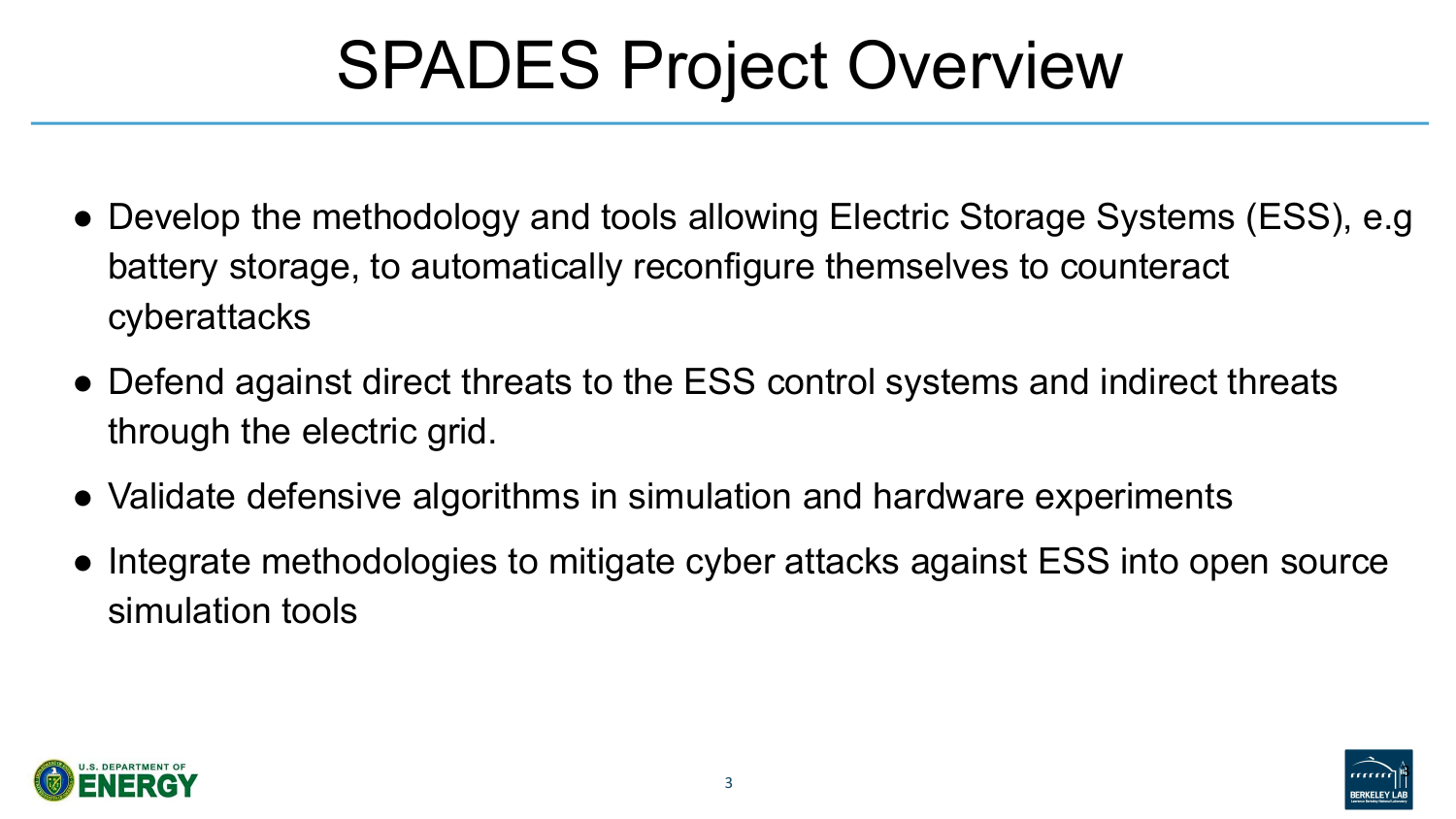#### SPADES Threat Vectors



#### *Focusing on 3 Threat Vectors (TV) for ESS that span multiple timescales*





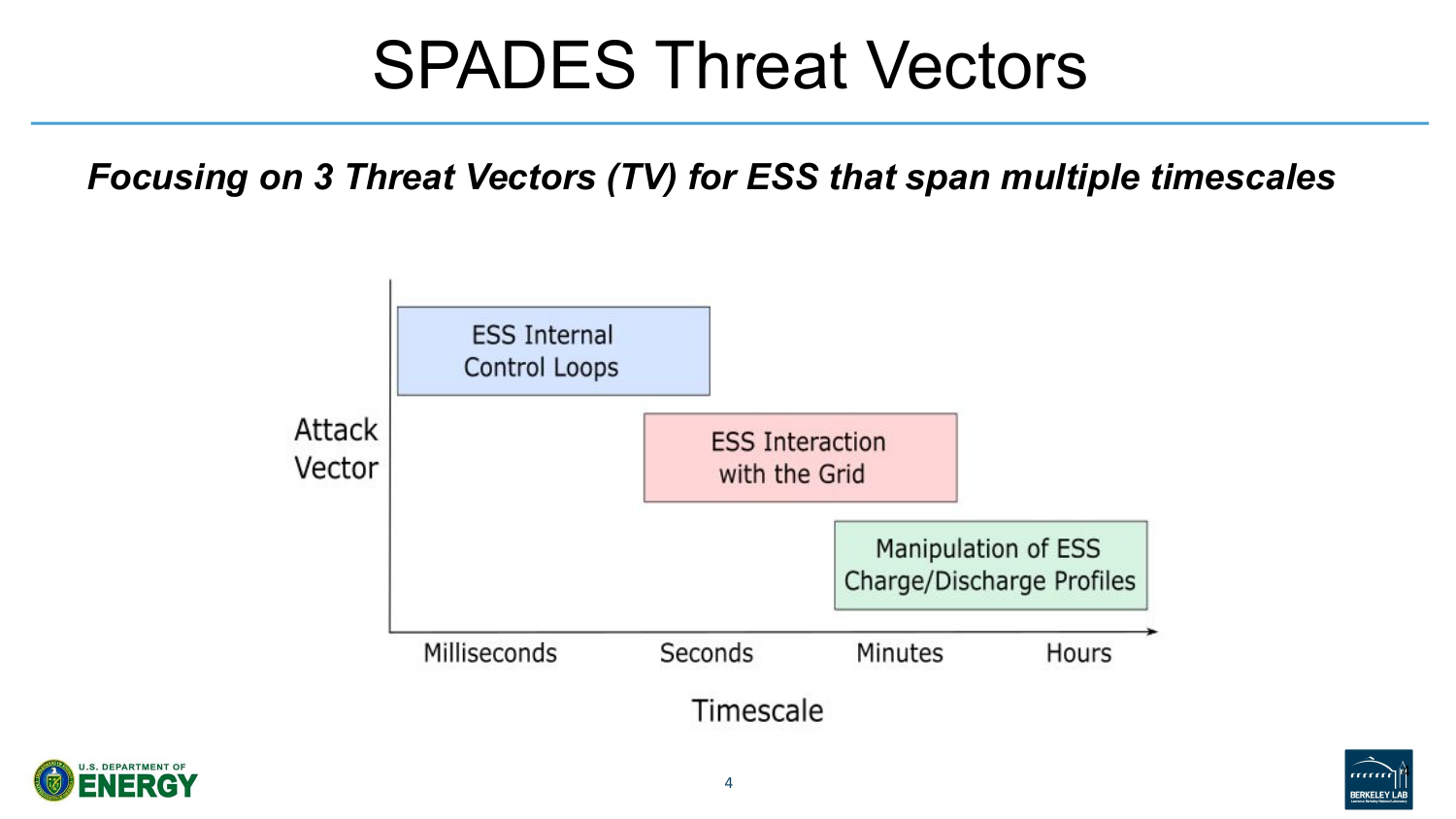

• **ESS Internal Control (<<1s):** An adversary updates a set of controller gains and/or user-defined set-points in order to cause the ESS to go internally unstable

● **ESS/Grid Interaction (secs - mins):** Ad adversary gains controllability of a

- and damage itself, or trip offline to protect itself.
- subset of devices on the network and conducts an attack to disrupt grid operations (e.g. create large voltage imbalances).
- **Charging/Discharging Control (mins hours):** An adversary seeks to during non-generation hours



manipulate an ESS's charging and/or discharging schedule to impact ESS providing grid services (e.g maliciously discharging the ESS in an islanded microgrid during PV generation hours so there is insufficient available power

### Threat Vectors

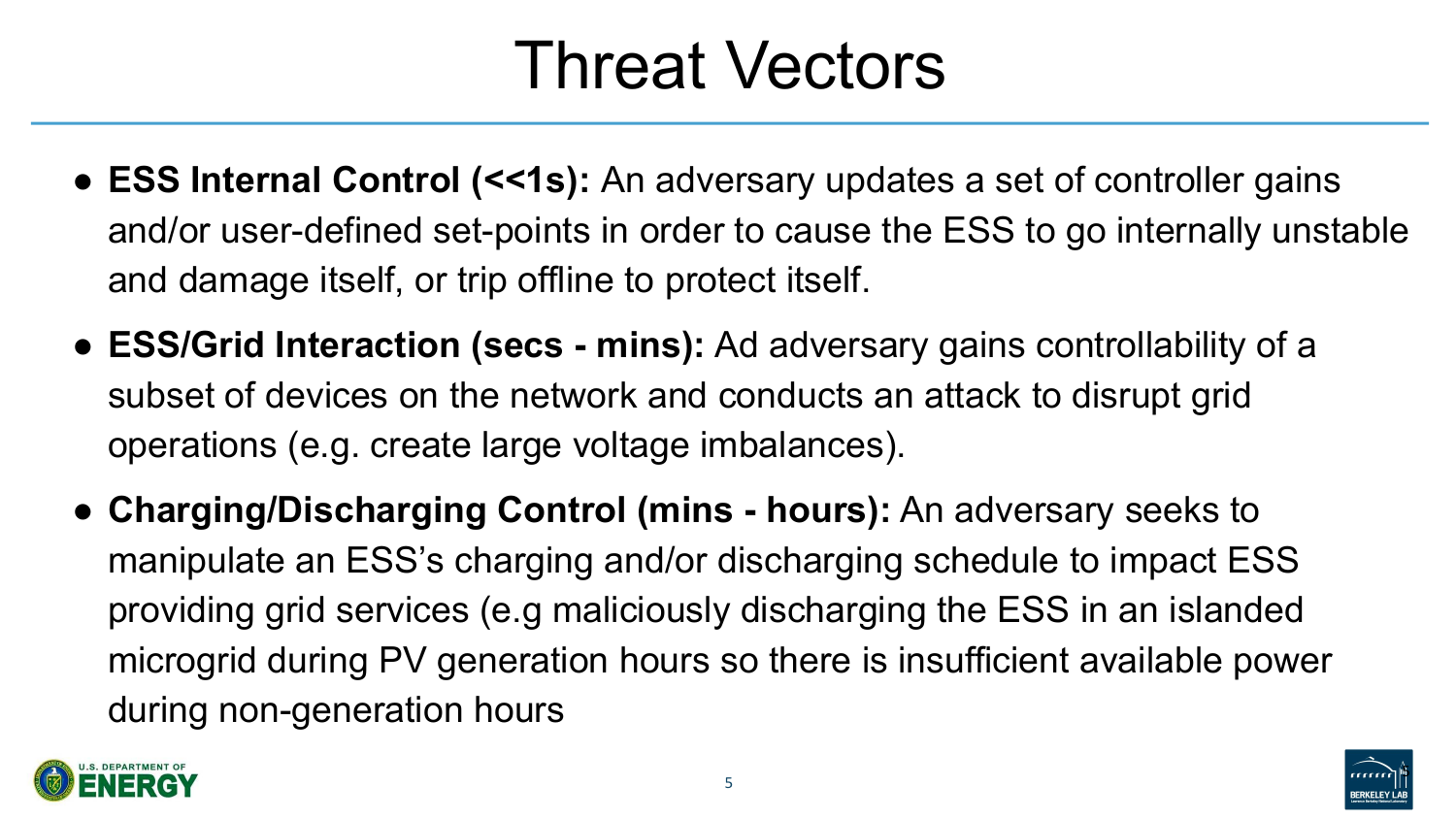





#### Remediation



● **ESS Internal Control (<<1s):** Develop a supervisory controller to reset control gains to maintain stable state of operation. Supervisory control system validated

- via transient simulation capabilities in Julia
- shaving, smoothing etc.)
- 



● **ESS/Grid Interaction (secs - mins):** Extend CIGAR reinforcement learning control framework to include storage dynamics and ESS grid services (e.g. peak

● **Charging/Discharging Control (mins - hours):** Extend CIGAR RL framework, with the inclusion of SoC temporal dynamics and service delivery options, to allow an ESS to locally implement a cyber-resilient charging/discharging policy.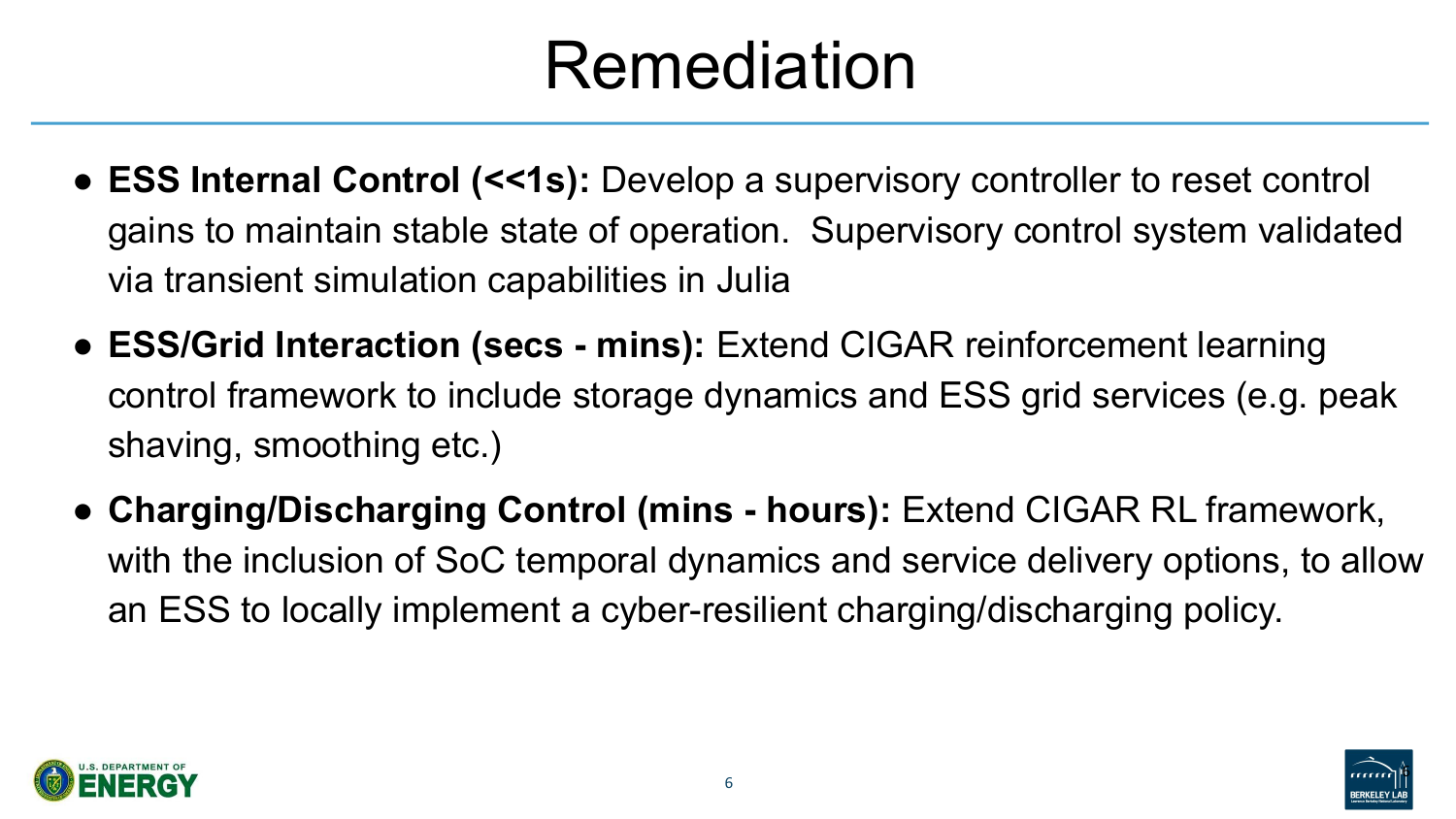

**Agent (Proximal Policy Optimization - PPO)**

#### *Environment*

#### **OpenDSS**

- PV with smart inverter functions
	- (Volt-VAR/Volt-Watt) CIGAR
	- **Battery Storage SPADES** 
		-







#### Reinforcement Learning Training Loop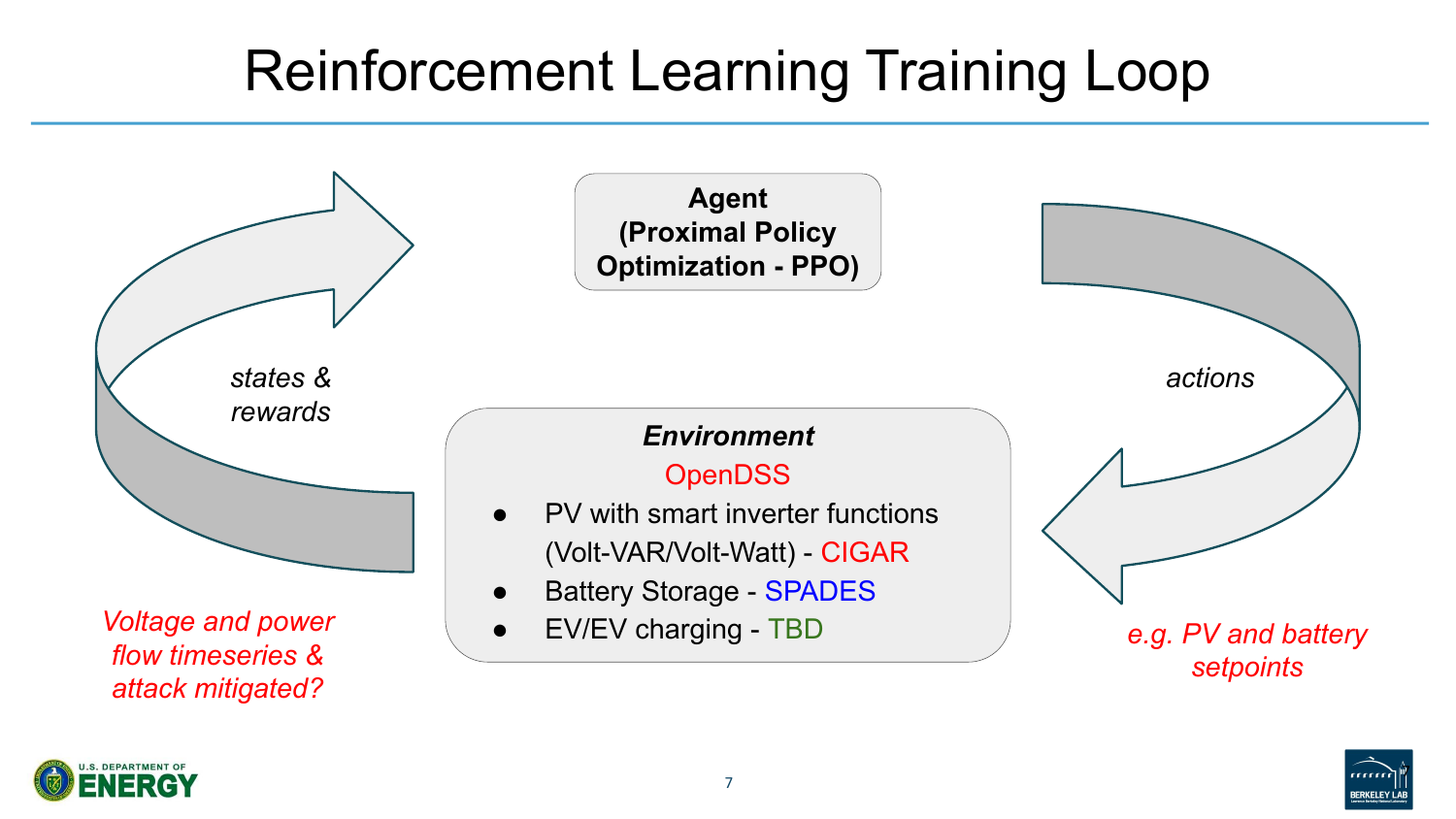# SPADES Y1 Accomplishments



- Task 1 Feedback Control Modeling of ESS/Electric Grid Interaction (COMPLETE on 12/31/2020)
	- Developed models of ESS power electronic control systems and associated simulations
	- Developed models of storage SOC dynamics and integrated into CIGAR software framework
	- Investigated use of linearized power flow model to improve reinf. learning training time
	- Cataloged storage use cases applicable to NRECA co-ops
- Task 2 Supervisory Control System Development
	- Developed adaptive control approach to use ESS to mitigate certain attacks on the electric grid
- Task 3 Hardware-In-the-Loop Experiment and Red Team Attack ○ Red team scoping activity underway
- Task 4 Open Modeling Framework (OMF) Integration
	- Extension of CIGAR OMF capabilities to include storage
	- OpenDSS network reduction